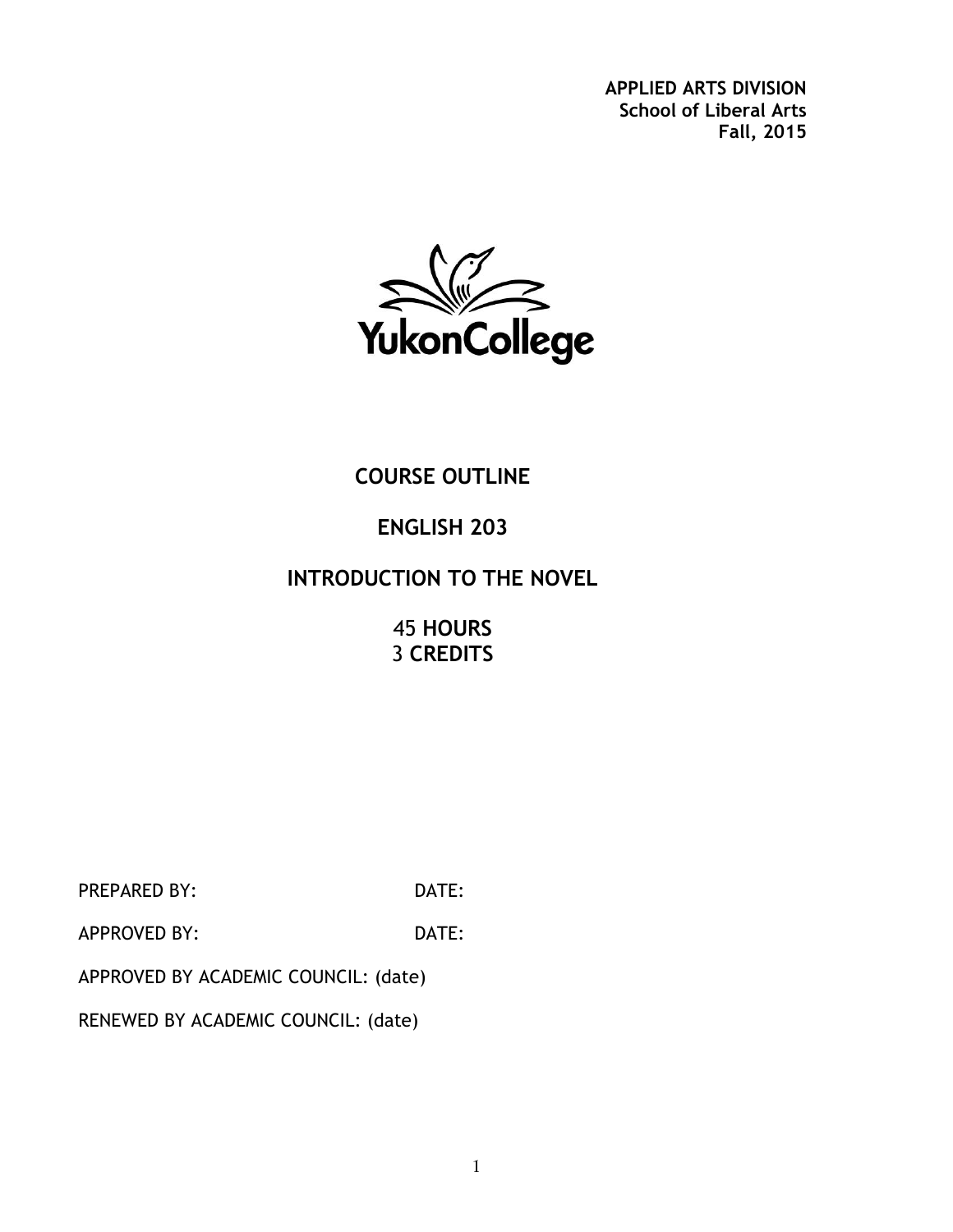#### **INTRODUCTION TO THE NOVEL**

| <b>INSTRUCTOR: Maureen Long, BA, BEd, MA</b> | <b>OFFICE HOURS: Wednesdays 1:00 to 2:00</b><br>and by appointment |
|----------------------------------------------|--------------------------------------------------------------------|
| <b>OFFICE LOCTATION: A2005</b>               | <b>CLASSROOM: A2101</b>                                            |
| E-MAIL: mlong@yukoncollege.yk.ca             | TIME: $9:00$ a.m. $-12:00$ p.m.                                    |
| TELEPHONE: (867) 668-8783                    | <b>DATES: Fridays</b>                                              |

#### **COURSE CALENDAR DESCRIPTION**

In this course, students explore the literary genre of the novel. By analyzing and discussing selected novels, students learn the genre's history and fundamental features, expand their literary vocabulary, exercise critical reading and writing skills, and confront important themes suggested by the literature.

#### **COURSE DESCRIPTION**

This offering of English 203 will focus on the *bildungsroman* or "formation novel." "Growing up," "coming of age," "loss of innocence," "reaching the age of consent (dissent)," "finding yourself" these expressions all describe the movement from childhood to maturity. In literature, these stories of the "rites of passage" to adulthood make up a particular kind of novel, the *bildungsroman*. While studying the theme of growing up, we will also analyse the formal elements of fiction such as plot, character, point of view, structure, imagery, irony, parody, and so on. In addition, we will consider issues such as gender roles, class, ethnicity, race, and colonialism. Emphasis will be on close critical reading of the novels: how to read and interpret fiction, how to enjoy reading, and how to learn from interpretation.

#### **PREREQUISITES**

ENGL 100 and 101 (6 credits of first-year English composition and literature)

#### **EQUIVALENCY OR TRANSFERABILITY**

| $CAMO$ ENGL 200 lev $(3)$ | FDU ENGL 2xxx(3)            | SFU ENGL 101 (3) -B-Hum |
|---------------------------|-----------------------------|-------------------------|
| TRU-OL ENGL $2xx1(3)$     | <b>TWU ENGL 200 lev (3)</b> | <b>UBC ENGL 227 (3)</b> |
| <b>UNBC ENGL 205 (3)</b>  | UVIC ENGL 200 lev (1.5)     | SFU Engl 101 B-Hum (3)  |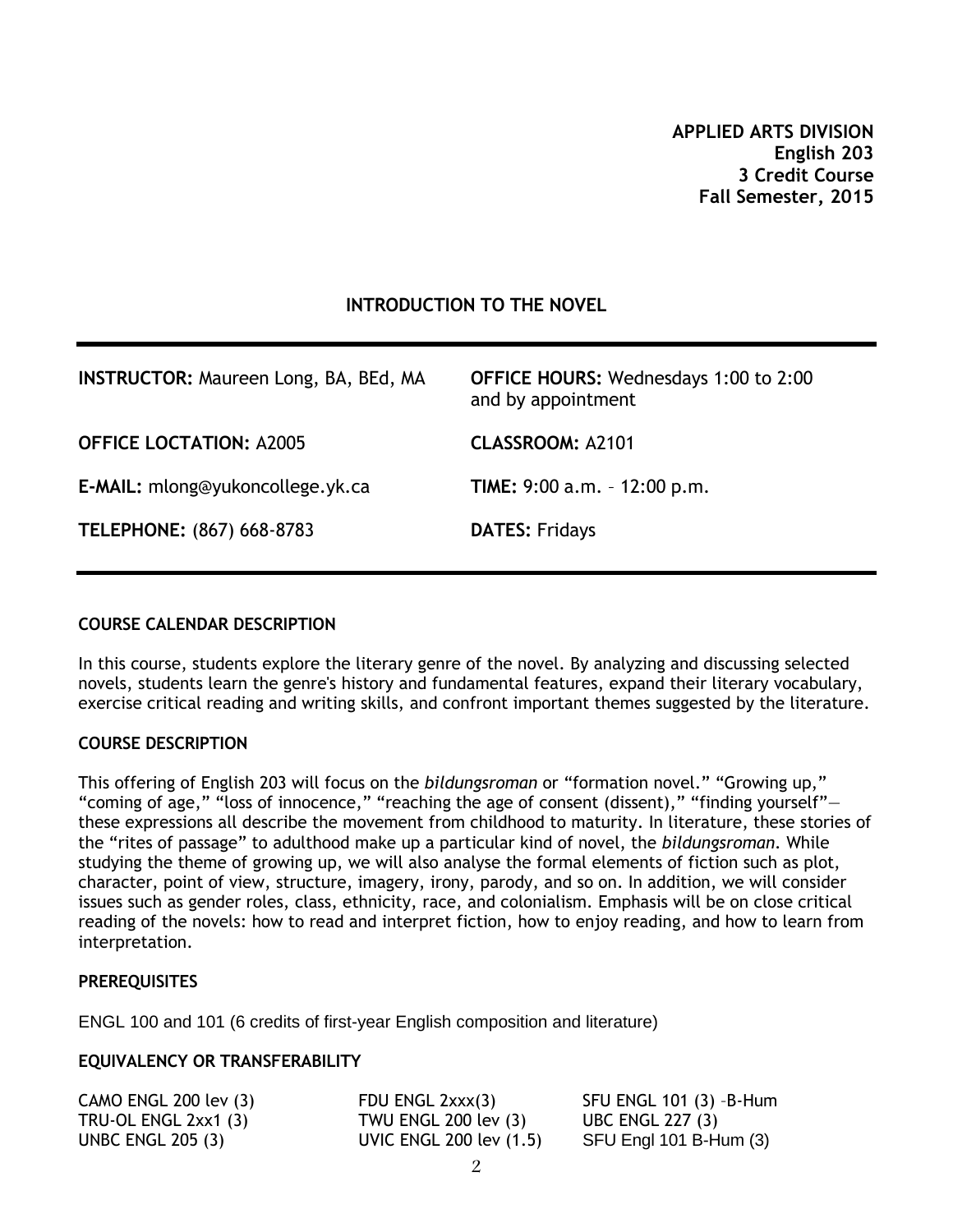UAF Engl F2H (3) or Engl F2HX4 (3) UAS Engl sger 2 (3) UR Engl 200L (3)

For more information about transferability please contact the Liberal Arts Office.

### **LEARNING OUTCOMES**

Upon successful completion of the course, students will:

- understand some fundamentals about the history of the novel and its history in English in particular
- explore the formal characteristics of the novel
- analyse novels in terms of gender, class, race, ethnicity, and sexual orientation
- comprehend recurring themes suggested by selected texts and the *bildungsroman* in particular
- perform post-secondary-level literary analysis and criticism
- present ideas in well-organized, thoughtful, and polished essays, and do post-secondary-level literary research

#### **COURSE FORMAT**

English 203 has three hours per week of class time over the semester, with a three-hour final exam. This class involves lectures, seminar-style discussions, and oral presentations by students. Reading and preparation should be done at home, prior to discussion in class.

#### **ASSESSMENTS**

#### **Assignments**

Students in English 203 are responsible for submitting one short essay, one longer research paper that references secondary sources, and preparing and delivering one 10 to 15 minute oral presentation.

#### **Tests**

There will be a 90-minute midterm exam in class and a three-hour final exam.

#### **Participation**

Students will be evaluated on evidence of active listening skills, level of preparedness for classes, quality of questions and responses to peers and instructor, and level of engagement.

#### **EVALUATIONS**

| Writing and Research     |                                                |    |
|--------------------------|------------------------------------------------|----|
| a)                       | Essays #1 $(1200-1500$ words or 4-6 pages)     | 15 |
| b)                       | Research Essay (1600-2500 words or 7-10 pages) | 25 |
| <b>Oral Presentation</b> |                                                | 10 |
| Participation            |                                                | 10 |
| Midterm Exam             |                                                | 15 |
| <b>Final Exam</b>        |                                                | 25 |
|                          |                                                |    |

#### **\*Note on Submitting Assignments and Late Assignments**

*In fairness to all students, no individual extensions will be granted in this course. Assignments are due by the end of the day, in paper copy, on the assigned due date. I prefer that you hand assignments in at the beginning of class, but I will accept them until the end of the day on the due date. I do not accept emailed assignments. After midnight on the due date, the paper will be considered late. Late assignments will be assessed a penalty of 2% per*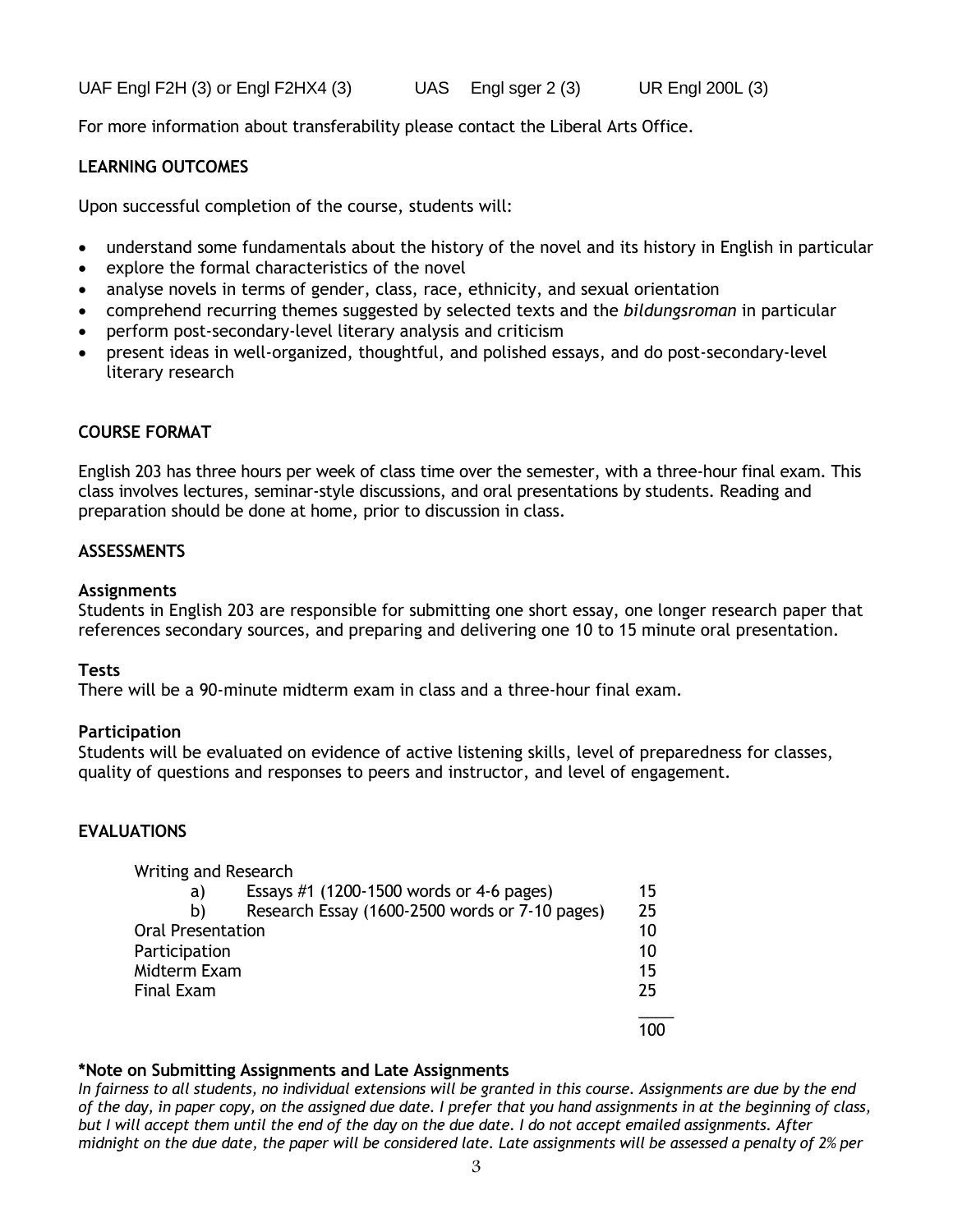*school day. Assignments will not be accepted after 10 school days (2 weeks).*

#### **REQUIRED TEXTBOOKS**

Atwood, Margaret. *The Edible Woman.* Austen, Jane. *Emma*. Baldwin, James. *Go Tell It on the Mountain*. Dickens, Charles. *Great Expectations*. King, Thomas. *Truth and Bright Water*. Toews, Miriam. *A Complicated Kindness.*

## **ACADEMIC AND STUDENT CONDUCT**

Information on academic standing and student rights and responsibilities can be found in the Academic Regulations:

http://www.yukoncollege.yk.ca//downloads/Yukon\_College\_Academic\_Regulations\_and\_Proc edures - August 2013 final v1.pdf

#### **PLAGIARISM**

Plagiarism is a serious academic offence. Plagiarism occurs when students present the words of someone else as their own. Plagiarism can be the deliberate use of a whole piece of another person's writing, but more frequently it occurs when students fail to acknowledge and document sources from which they have taken material. Whenever the words, research or ideas of others are directly quoted or paraphrased, they must be documented according to an accepted manuscript style (e.g., APA, CSE, MLA, etc.). Resubmitting a paper which has previously received credit is also considered plagiarism. Students who plagiarize material for assignments will receive a mark of zero (F) on the assignment and may fail the course. Plagiarism may also result in dismissal from a program of study or the College.

### **YUKON FIRST NATIONS CORE COMPETENCY**

Yukon College recognizes that a greater understanding and awareness of Yukon First Nations history, culture and journey towards self-determination will help to build positive relationships among all Yukon citizens. As a result, to graduate from ANY Yukon College program, you will be required to achieve core competency in knowledge of Yukon First Nations. For details, please see [www.yukoncollege.yk.ca/yfnccr.](http://www.yukoncollege.yk.ca/yfnccr)

#### **ACADEMIC ACCOMMODATION**

Reasonable accommodations are available for students requiring an academic accommodation to fully participate in this class. These accommodations are available for students with a documented disability, chronic condition or any other grounds specified in section 8.0 of the Yukon College Academic Regulations (available on the Yukon College website). It is the student's responsibility to seek these accommodations. If a student requires an academic accommodation, he or she should contact the Learning Assistance Centre (LAC) at (867) 668-8785 or lassist@yukoncollege.yk.ca.

#### **LORENE ROBERTSON WRITING CENTRE**

All students are encouraged to make the Lorene Robertson Writing Centre a regular part of the writing process for coursework. Located in C2231 (adjacent the College Library), the Writing Centre offers half-hour writing coaching sessions to students of all writing abilities. Coaching sessions are available in person and through distance technologies (e.g., email plus Skype or phone). For further information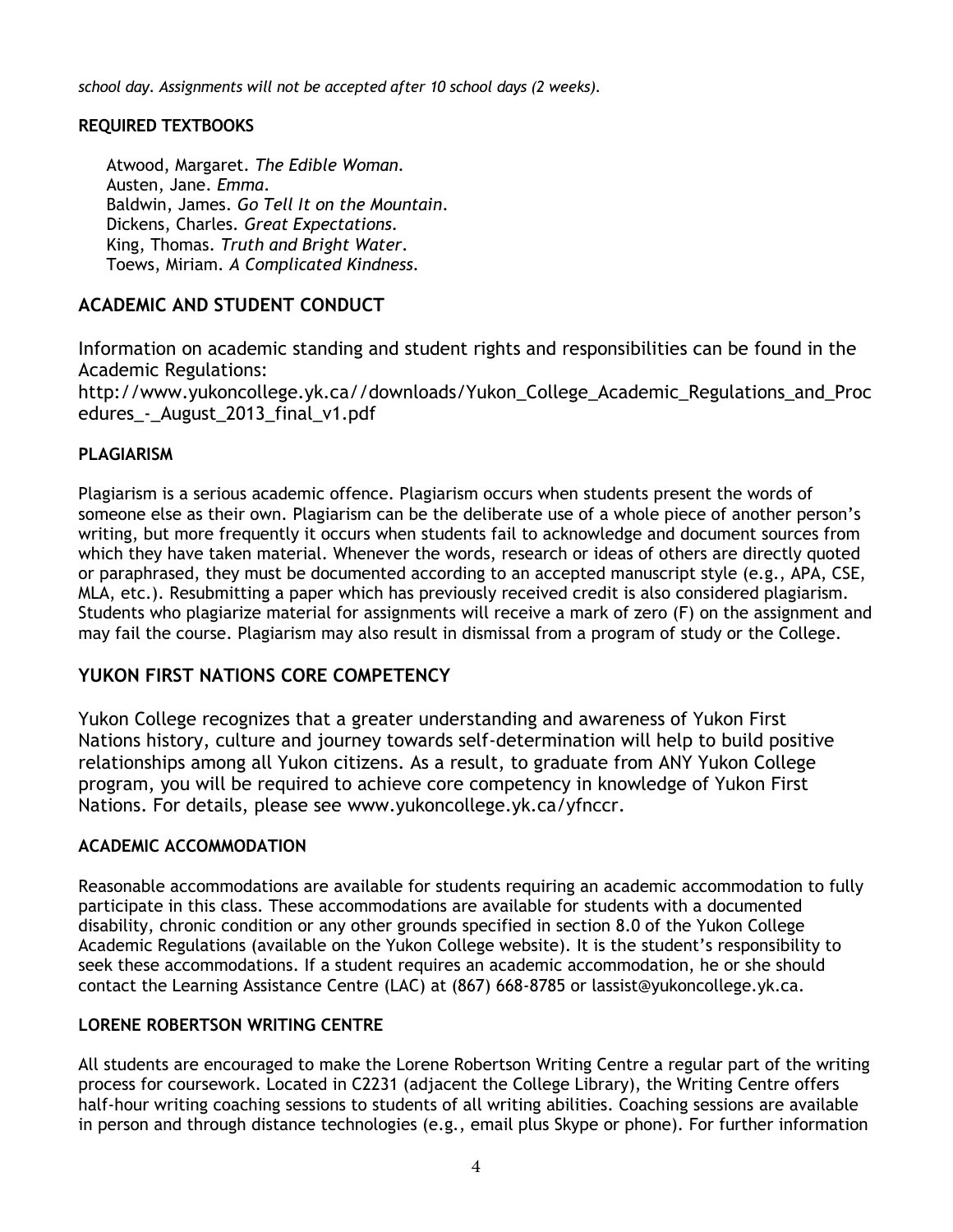or to book an appointment, visit the Centre's website: www.yukoncollege.yk.ca/student\_info/pages/writing\_centre.